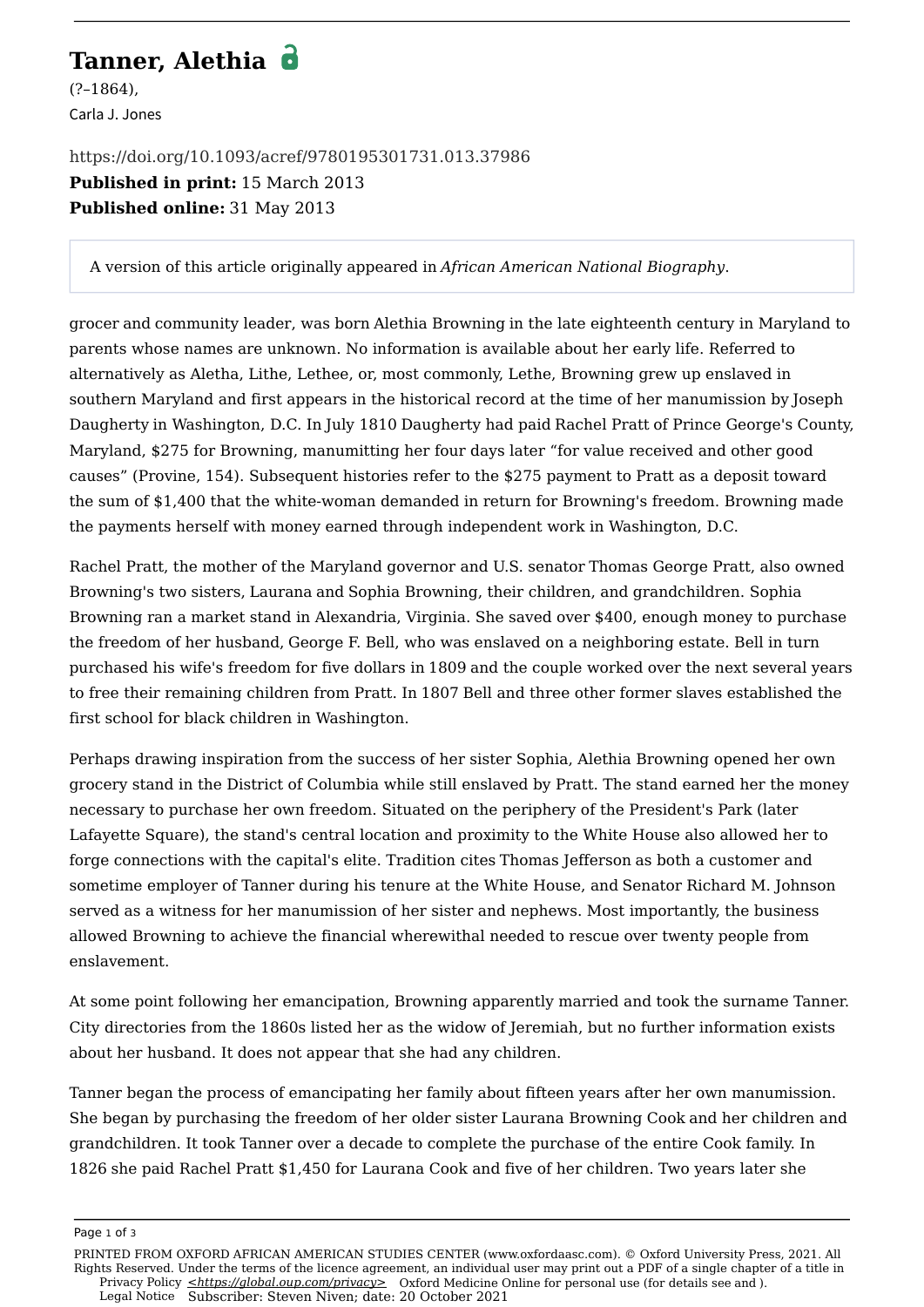purchased the remaining Cook family, paying, according to some estimates, a total of approximately \$5,300 for her sister, her ten children, and five grandchildren. Between 1845 and 1846 Tanner also procured the freedom of at least thirteen other individuals between the ages of one and forty, including a number of her neighbors, Lotty Riggs and her four children, Charlotte Davis, and John Butler, who became a prominent Methodist minister.

Washington's population of free blacks in the early nineteenth century was an unusually resilient and cohesive community that built businesses, churches, and schools in the developing city. Having grown from 2,549 in 1810 to 11,131 by 1860, the city's free black population far outpaced the number of slaves in the city. The opportunities available to Tanner in Washington allowed her to continue her efforts on behalf of her family in the years following their emancipation.

The Cooks in particular emerged as one of Washington's most successful and respected families. Tanner paid twelve and a half cents per month for her nephew [John Francis Cook Sr.](https://oxfordaasc.com/documentId/acref-9780195301731-e-35233) to attend the Columbia Institute. In 1834 Cook assumed leadership of the school (later called Union Seminary), which eventually became the city's largest black school. Cook became a pioneering Washington, D.C., clergyman. After his death in 1855 Cook's sons continued the direction of the Union Seminary; one son, [George F. T. Cook](https://oxfordaasc.com/documentId/acref-9780195301731-e-35537) , eventually became superintendent of Colored Public Schools of Washington and Georgetown, a position he held from 1868 to 1900. [John Francis Cook Jr.](https://oxfordaasc.com/documentId/acref-9780195301731-e-35233) became a prominent businessman and public official.

Tanner continued to operate her grocery until at least 1853, when she last appeared in the city directories under that occupation. A mainstay of her community, Tanner became a founding member of the Union Bethel Church (later the Metropolitan AME Church), a church organized by slaves and former slaves in Washington, and her involvement in African Methodism earned her reverence as "the mother of the Church." She and brother-in-law George Bell eventually rescued the church from foreclosure, providing personal backing to pay for the property when it was put up for auction.

At least as early as 1847 Tanner owned a frame house located near the White House on the corner of Fourteenth and H Streets, N.W., where by 1850 she resided with Henrietta Reed, listed in that year's census as an eleven-year-old mulatto. The 1860 census suggests that Reed probably remained with Tanner for an extended period—it lists an unnamed person between ages ten and twenty-four as a member of Tanner's household. This individual may be the same Henrietta who later married Tanner's nephew Thomas Cook.

Tanner composed a will on 15 May 1847. The document's shaky signature suggests that she could at the very least write her name. She bequeathed her house, along with her bed and bedding, to Thomas Cook. By the time of her death in 1864 she had outlived the two executors of her will, John Francis Cook Sr. and Francis Dutcher. Her grandnephew John F. Cook Jr. filed the will; he and his brother Joseph Tanner Cook inherited the remainder of Tanner's estate. Two years following Tanner's death, Washington's commissioner of education, Henry Bernard, remembered her in a report to the U.S. Congress. In addressing the state of African American education in the District of Columbia, Bernard hailed Tanner as a woman "whose force of character and philanthropy gave her remarkable prominence here and elsewhere among her race, who commanded the respect of all who knew her" (Bernard, *Report on Schools of the Colored Population*, House Ex. Doc 315, 41st Congress, 2nd Session (1869–70), 197).

Page 2 of 3

[Privacy Policy](https://global.oup.com/privacy) **[<https://global.oup.com/privacy>](https://global.oup.com/privacy)** Oxford Medicine Online for personal use (for details see and ). [Legal Notice](https://oxfordaasc.com/page/legal-notice) Subscriber: Steven Niven; date: 20 October 2021 PRINTED FROM OXFORD AFRICAN AMERICAN STUDIES CENTER (www.oxfordaasc.com). © Oxford University Press, 2021. All Rights Reserved. Under the terms of the licence agreement, an individual user may print out a PDF of a single chapter of a title in